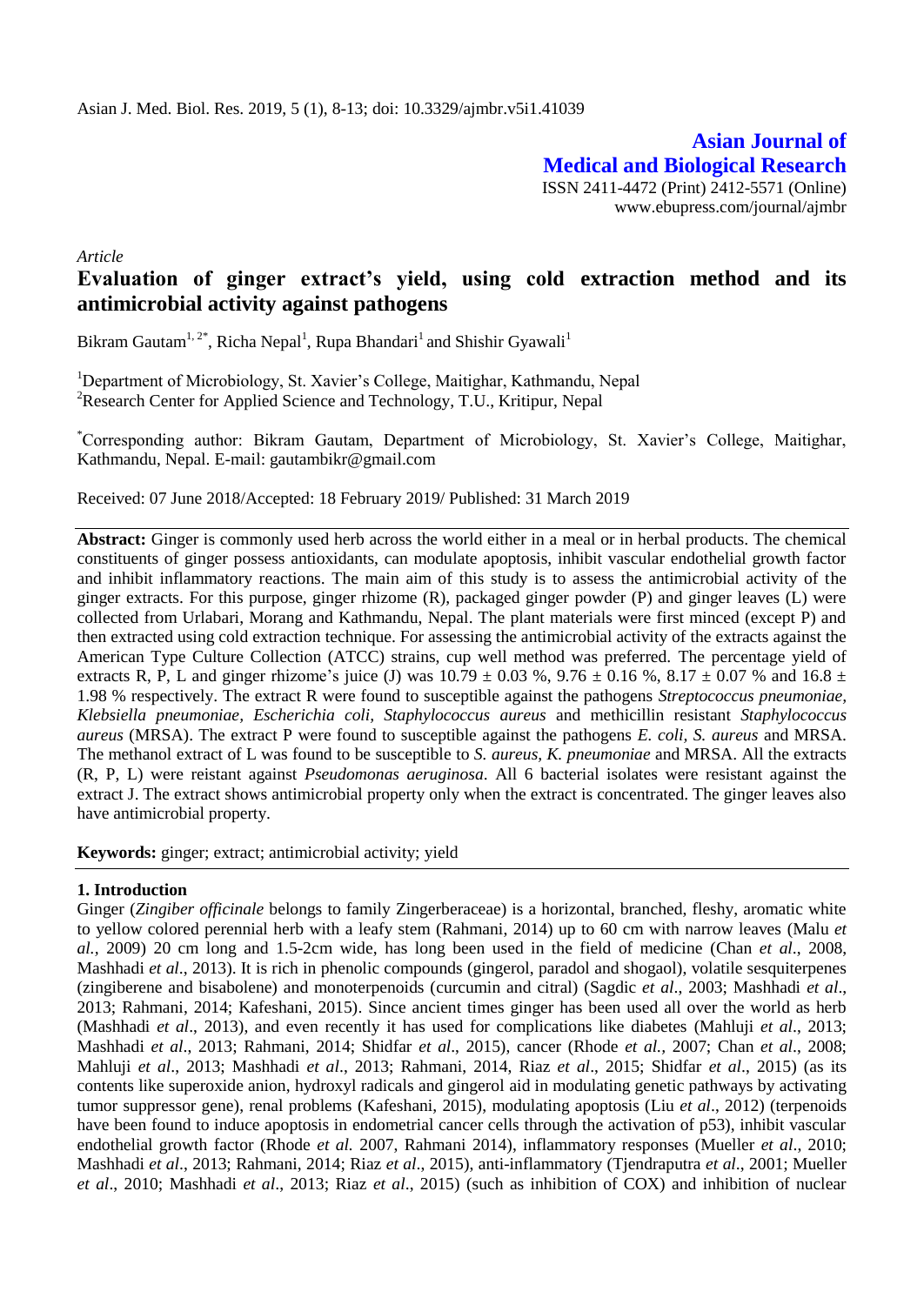**9**

factor кB (Grzanna *et al*., 2005; Rhode *et al*., 2007; Mueller *et al*., 2010; Mashhadi *et al*., 2013; Rahmani, 2014) properties. Similar to antibiotics, the antimicrobial activity of these compounds depends on type and composition of the spice(s), amount used, type of microorganism, the composition of the food, pH value and temperature of the environment (Sagdic *et al*., 2003). Herbs contains thermolabile constituents which requires effective extraction techniques with high yield. Several studies relating to extraction exists to date but none with cold extraction method. This study focuses on yield, yield percentage and the extracts (R, P, L and J) antimicrobial activity against pathogens. This data will also shine light on the myth that food containing ginger has surplus amount of antimicrobial compounds. The aim of the study was to analyze the antimicrobial activity of ginger extract against pathogens.

# **2. Materials and Methods**

## **2.1. Collection of plant materials, microorganisms and investigation**

Local ginger (along with leaves) and packaged ginger powder were purchased from Morang and Kathmandu respectively. American Type Culture Collection (ATCC) stocks of the bacterial isolates were acquired from Institute of Medicine (IOM), Maharajgunj and National Public Health Laboratory (NPHL), Teku; Kathmandu (Table 1). The study was conducted at Microbiology laboratory, Department of Microbiology, St. Xavier's College, Maitighar, Kathmandu, Nepal during the period of November to December, 2016.

|  | Table 1. Ginger extracts and microorganisms used in the study. |  |
|--|----------------------------------------------------------------|--|
|  |                                                                |  |

| Sl No |  | <b>Bacteria</b>                         |                                        |  |  |  |  |
|-------|--|-----------------------------------------|----------------------------------------|--|--|--|--|
|       |  | Extract Gram positive                   | <b>Gram negative</b>                   |  |  |  |  |
|       |  |                                         |                                        |  |  |  |  |
|       |  | S. pneumoniae ATCC 6303, S. aureus ATCC | P. aeruginosa ATCC 27853, E. coli ATCC |  |  |  |  |
|       |  | 25923, MRSA (obtained from NPHL)        | 25922, K. pnemoniae ATCC 700603        |  |  |  |  |
|       |  |                                         |                                        |  |  |  |  |

# **2.2. Extraction of plant material**

The plant materials (R and L) were washed with clean water and allowed to air dry. The outer covering of tumor was manually peeled off. Both the R and L were sliced into small pieces. The materials were placed in a hot air oven for drying at a temperature of 65℃ for 48 hours. Then the dried samples were minced in a grinder.

# **2.3. Extraction**

Weighed 10g of R, P and L were placed in separate sterilized conical flask and 250ml of absolute methanol. All the conical flasks were placed in the shaker incubator at 30℃ at 160 rounds per minute for four days for cold extraction. After four days of cold extraction, the contents of the flasks were vigorously stirred with a glass rod and the mixture was filtered using Whatmann No. 1 filter paper followed by 0.45µm cellulose membrane filtration. The precipitates were discarded and the filtrate was collected for evaporation. The filtrate was poured in the crucibles, placed at 37°C water bath for the evaporation dryness and was monitored for 3 days. Fresh juice extract (J) was also acquired from the ginger using sterile mortar and pestle. These recovered extract of R, P, L and J were stored in a refrigerator at 4℃. The yields % was calculated using the formula:

$$
Yield % = \frac{weight of extract (g) \times 100}{10 (g)}
$$

# **2.4. Sterilization of materials**

The extracts were exposed to ultraviolet rays for 24 hours. The sterility was checked by streaking the extracts on a nutrient agar plate and incubated at 37℃ for 24 hours (Gautam *et al*., 2017a; Gautam *et al*., 2017b; Gautam *et al*., 2018).

#### **2.5. Screening the extracts for antibacterial activity**

The antimicrobial activity of different extracts were determined by cup well diffusion method (Gautam *et al*., 2017a). The bacterial suspension in nutrient broth was tallied with McFarland standard 0.5 and lawn culture of the test organisms were made on the Mueller Hinton agar plates using a sterile cotton swab. The plates were dried for 15 minutes and wells were made using 4mm sterile borer (Gautam *et al*., 2017a). Using sterile micropipette 10µl extract (R, P, J and L) were introduced into each of the wells along with control (sterile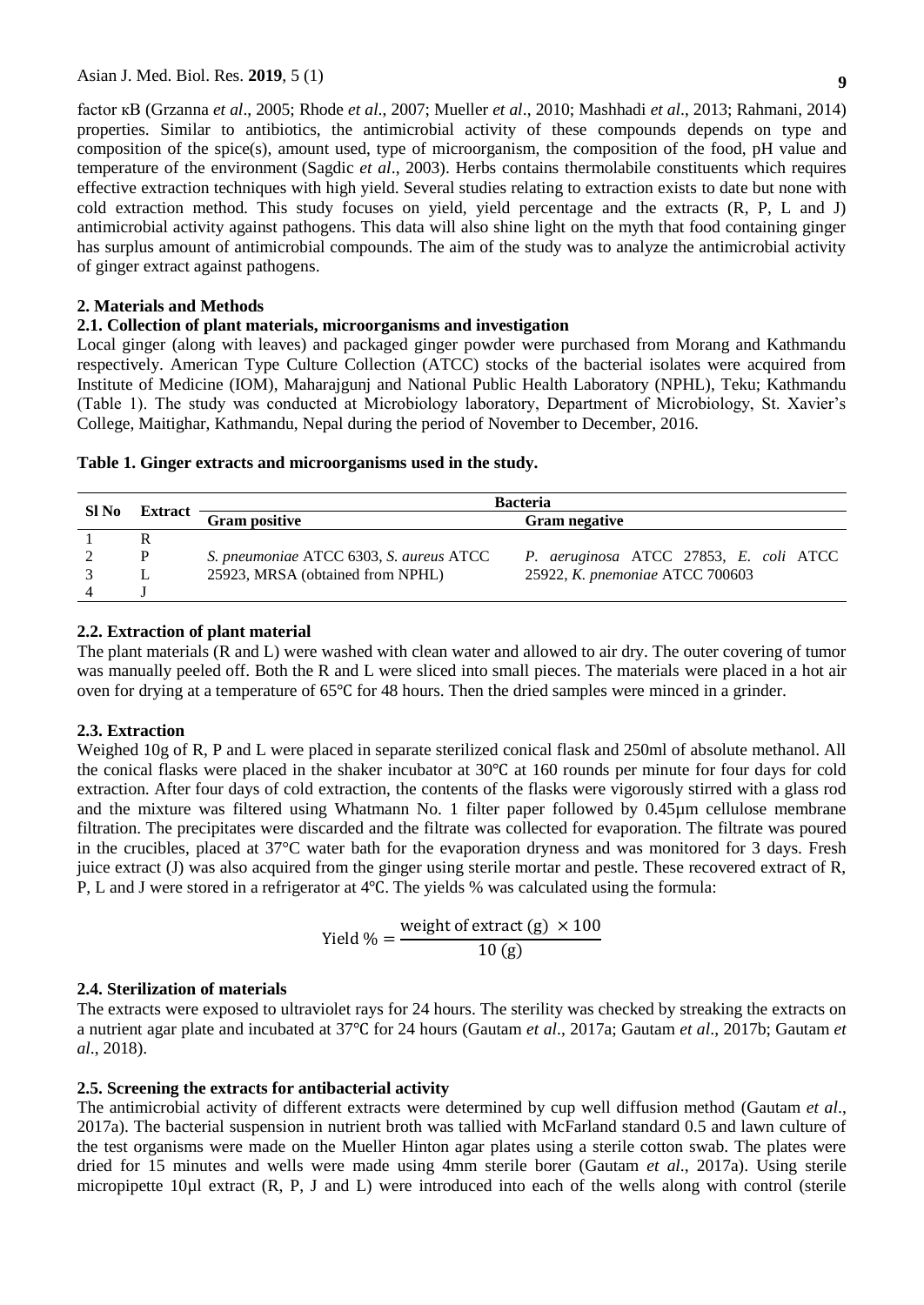distilled water). The plates were incubated at 37ºC for 24 hours (Gautam *et al*., 2017a; Gautam *et al*., 2017b; Gautam and Adhikari, 2018a; Gautam and Adhikari, 2018b; Gautam *et al*., 2018; Gautam *et al*., 2019). The antimicrobial activity was evaluated by measuring the diameter of zones of inhibition (mm).

### **2.6. Quality control**

A sample was triplicated and was repeated 4 times in an interval of a week. Purity plating was performed for the media plates and equipment were calibrated. The sterility was checked by streaking the extracts on a nutrient agar plate. ATCC stocks were confirmed using biochemical tests and antibiotic susceptibility tests as per Clinical & Laboratory Standards Institute (CLSI) guidelines. Statistical analysis was done using SPSS version 19.

## **3. Results**

The 3 materials (R, P, L and J) were subjected to cold extraction using methanol. The yield of extract of R, P, L and J were  $1.079 \pm 0.003$  g,  $0.976 \pm 0.016$  g,  $0.817 \pm 0.007$  g and  $1.68 \pm 0.199$  g respectively. The percentage yield of R, P, L and J were  $10.79 \pm 0.03$  %,  $9.76 \pm 0.16$  %,  $8.17 \pm 0.07$  % and  $16.8 \pm 1.98$  % respectively. This data is presented in Table 2.

**Table 2. Solvent used for extraction along with yield and yield percentage.**

| SI No | Initial weight $(g)$ | <b>Extract</b> | Solvent used | Yield $(g)$       | Yield (%)        |
|-------|----------------------|----------------|--------------|-------------------|------------------|
|       | 10                   |                |              | $1.079 \pm 0.003$ | $10.79 \pm 0.03$ |
| ∸     |                      |                | Methanol     | $0.976 \pm 0.016$ | $9.76 \pm 0.16$  |
|       |                      |                |              | $0.817 \pm 0.007$ | $8.17 \pm 0.07$  |
|       |                      |                | $\sim$       | $1.68 \pm 0.199$  | $16.8 \pm 1.98$  |

The methanol extract of R was found to be susceptible towards the 5 bacterial isolates except for *P. aeruginosa*. The methanol extract of P was found to be susceptible to *E. coli, S. aureus* and MRSA. The methanol extract of L was found to be susceptible to *K. pneumonia, S. aureus* and MRSA. All 6 bacterial isolates were found to be resistant towards J. The data is presented in Table 3 and Figure 1 and 2.

| Table 3. Antimicrobial effect of the extracts against the pathogens. |  |  |  |  |  |  |  |  |  |  |
|----------------------------------------------------------------------|--|--|--|--|--|--|--|--|--|--|
|----------------------------------------------------------------------|--|--|--|--|--|--|--|--|--|--|

| SI No | <b>Isolates</b> | Zone of inhibition (ZOI) of extracts |          |  |  |  |  |
|-------|-----------------|--------------------------------------|----------|--|--|--|--|
|       |                 |                                      |          |  |  |  |  |
|       | S. pneumoniae   |                                      |          |  |  |  |  |
|       | P. aeruginosa   |                                      |          |  |  |  |  |
|       | K. pneumoniae   |                                      | $^{++}$  |  |  |  |  |
|       | E. coli         |                                      | $++$     |  |  |  |  |
|       | S. aureus       |                                      | $^{+++}$ |  |  |  |  |
|       | <b>MRSA</b>     |                                      |          |  |  |  |  |

 $+++$  = ZOI greater than 20 mm,  $++$  = ZOI 10-20 mm,  $+$  = ZOI less than 10 mm,  $-$  = resistant



**Figure 1. Antimicrobial effect with ZOI of the extracts (R, P and L) and J against pathogens.**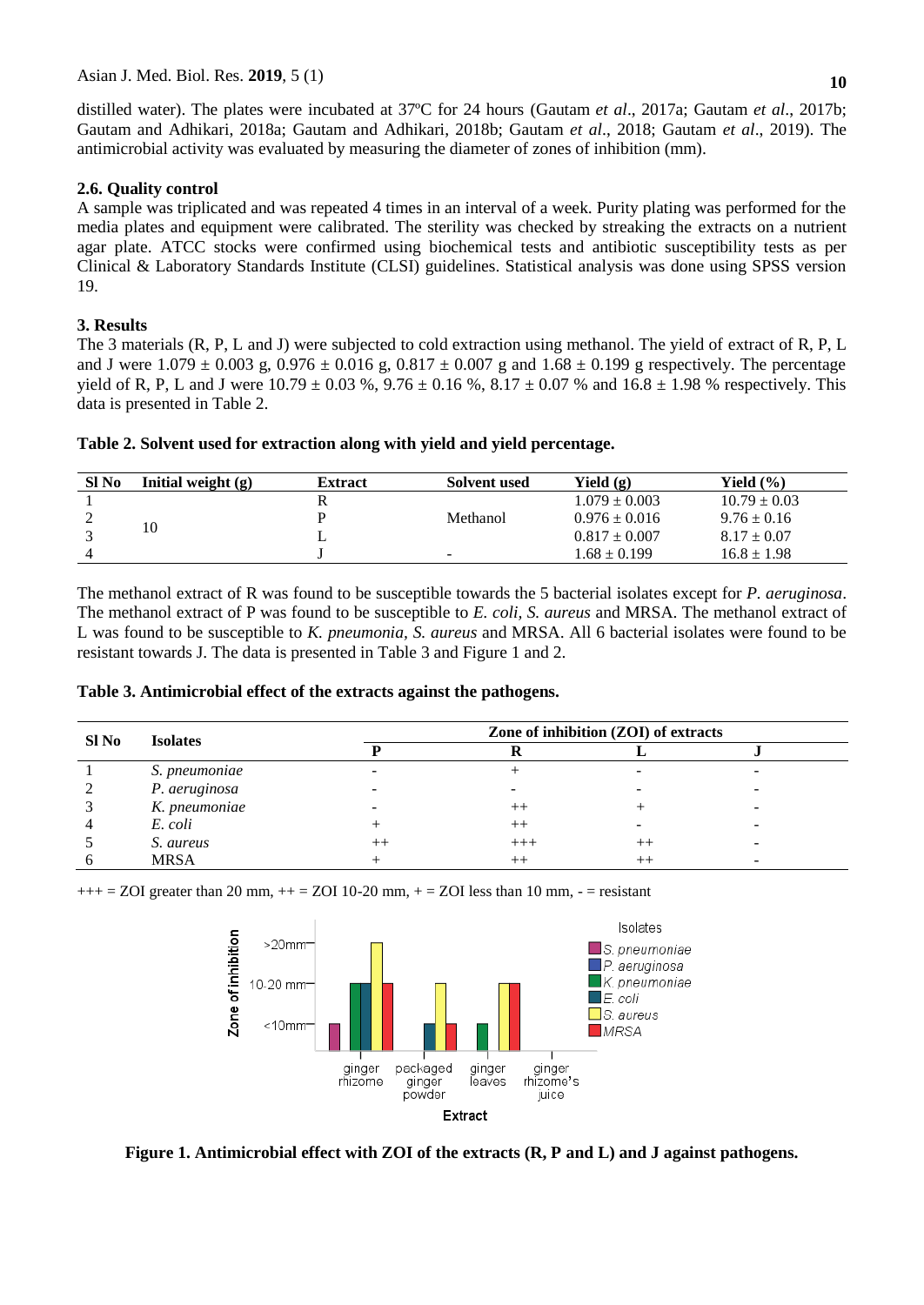

**Figure 2. Antimicrobial activity screening against MRSA.**

Ginger extracts R, P, L were potent against MRSA while MRSA is resistant towards J.



**Figure 3. Antimicrobial activity screening against** *S. aureus.*

Ginger extracts R, P, L were potent against *S. aureus* while *S. aureus* is resistant towards J.

#### **4. Discussion**

The yield of an extract of R, P, L and J were  $1.079 \pm 0.003$  g,  $0.976 \pm 0.016$  g,  $0.817 \pm 0.007$  g and  $1.68 \pm 0.199$ g respectively. The percentage yield of T, P, L and J were  $10.79 \pm 0.03$  %,  $9.76 \pm 0.16$  %,  $8.17 \pm 0.07$  % and  $16.8 \pm 1.98$  % respectively (Table 2). The methanol extract of R was found to be susceptible towards the 5 bacterial isolates except for *P. aeruginosa* (Figures 1-3). The methanol extract of P was found to be susceptible to *E. coli, S. aureus* and MRSA (Figures 1-3). The methanol extract of L was found to be susceptible to *K. pneumonia, S. aureus* and MRSA (Figures 1-3). All 6 bacterial isolates were found to be resistant towards J (Table 3 and Figure 1-3). The results (Table 3 and Figures 1-3) indicated that extracts (R, P and L) of ginger have antibacterial activity with a variable degree of susceptibility against the isolates. Ginger extracts (R, P, L and J) did not show response towards *P. aeruginosa*. The antibacterial activities of the extracts might be due to the compounds like flavonoids, volatile oil, dissolved organic solvents like sesquiterpenes (Malu *et al*., 2009; Rahmani, 2014; Riaz *et al*., 2015). The results of this study harmonize with the results of Malu *et al.* (2008) which also reached the conclusion, where aqueous extract didn't exhibit the antimicrobial effect. The study of this result coincides with the study of Riaz *et al.* (2015) where methanol extract was sensitive towards *S. aureus* and *E. coli*. Fresh ginger juice did not show its activity towards the selected microorganisms. This might be due to the high content of water and scanty concentration of antimicrobial compounds in the extract. Phytochemical with the antimicrobial property is more concentrated in the root than in the leaves as the nutrients might get accumulated there (Pandotra *et al*., 2015). The composition of a ginger or other herbal products varies according to nutrients available (Pandotra *et al*., 2015; Gautam *et al*., 2018), soil composition (Pandotra *et al*., 2015), stage of development of the plant material (Pandotra *et al*., 2015), climate and the state of rhizomes either dry or fresh (Elvin-Lewis, 2001). The component of the extract may bind to the other components of the glassware or equipment and even prevent biofilm formation (Quave *et al*., 2008; Sandasi *et al*., 2010). Based on Table 3 and Figure 1-3, it is clear that ginger used in meals, ginger ale, tea etc. contains a low concentration of the antimicrobial compounds but when cooked with alcoholic beverages like wine, rum, beer etc. the ethanol contained in them may dissolve these antimicrobial compounds (Auta *et al*., 2011). Using appropriate techniques the phytochemicals can be extracted from the ginger and can be used in herbal products like medicines (Sloand and Vessey, 2001; El-Ghorab *et al*., 2010) (toothpaste, allopathic etc.). Extract of herbal medicines are subject to degradation and decomposition on storage due to the volatile nature of the active ingredients (El-Mahmood and Doughari, 2008) and can even require preservatives (Gautam *et al*., 2017a; Gautam *et al*., 2017b) to increase the longer shelf-life.

## **5. Conclusions**

Thermolabile components of the ginger can be extracted through this technique. The ginger leaves also have antimicrobial compounds. The extracts show antimicrobial property only when the extracts are concentrated (T, P, L).

#### **Acknowledgements**

The authors are thankful to Mr. Sudhakar Pant, HOD, Department of Microbiology, St. Xavier's College for providing the laboratory facilities. The authors are also thankful to Ms. Ganga Shrestha and Mr. Prakash Manandhar.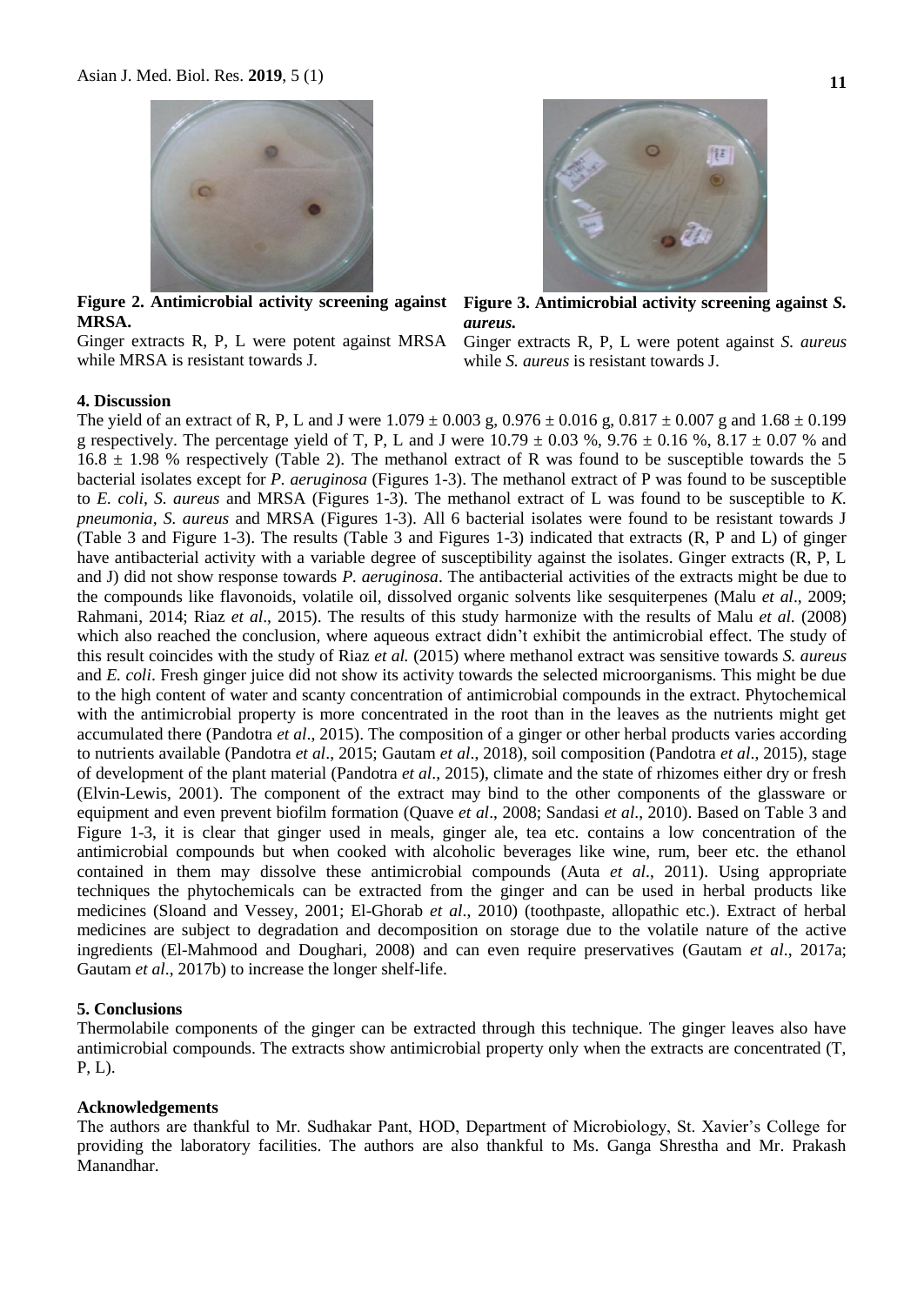#### **Conflict of interest**

None to declare.

#### **References**

- Auta K, A Galadima, J Bassey, O Olowoniyi, O Moses and A Yako, 2011. Antimicrobial properties of the ethanolic extracts of *Zingiber officinale* (Ginger) on *Escherichia coli* and *Pseudomonas aeruginosa*. Res. J. Biolog. Sci., 6: 37-39.
- Chan E, Y Lim, L Wong, F Lianto, S Wong, K Lim, C Joe and T Lim, 2008. Antioxidant and tyrosinase inhibition properties of leaves and rhizomes of ginger species. Food Chem., 109: 477-483.
- El-Ghorab AH, M Nauman, FM Anjum, S Hussain and M Nadeem, 2010. A comparative study on chemical composition and antioxidant activity of ginger (*Zingiber officinale*) and cumin (*Cuminum cyminum*). J. Agri. Food Chem., 58: 8231-8237.
- El-Mahmood A and J Doughari, 2008. Phytochemical screening and antibacterial evaluation of the leaf and root extracts of Cassia alata Linn. African J. Pharm. Pharmacol., 2: 124-129.
- Elvin-Lewis M, 2001. Should we be concerned about herbal remedies. J. Ethnopharm., 75: 141-164.
- Gautam B and R Adhikari, 2018a. Association of antibiotic and heavy metal resistant bacteria screened from wastewater. Int. J. Env. 7: 28-40.
- Gautam B and R Adhikari, 2018b. Comparison of membrane filtration and replica plate technique to detect fecal coliform. Med. J. Shree Birendra Hos., 17: 25-31.
- Gautam B, L Aryal, S Adhikari, M Rana, A Rajbhanshi, S Ghale and R Adhikari, 2018. Isolation of bacteriophage from Guheswori sewage treatment plant capable of infecting pathogens. Res. Pharm.Heal. Sci., 4: 465-470.
- Gautam B, E Dongol and A Shrestha, 2017a. In-vitro antimicrobial activity of different toothpastes. J. Kathmandu Med. Coll., 13: 52 - 58.
- Gautam B, S Pokhrel, S Aryal and A Basnet, 2017b. Efficacy of toothpaste in reducing micro-flora isolated from toothbrush. Kathmandu Univ. J. Sci. Eng.Tech., 13: 71 - 78.
- Gautam B, A Rajbhanshi and R Adhikari, 2019. Bacterial load reduction in Guheswori Sewage treatment plant, Kathmandu, Nepal. J. Coll. Med. Sci., 15: 40-44.
- Grzanna R, L Lindmark and CG Frondoza, 2005. Ginger—an herbal medicinal product with broad antiinflammatory actions. J. Med. Food, 8: 125-132.
- Kafeshani M, 2015. Ginger, micro-inflammation and kidney disease. Nutrition, 31: 703-707.
- Liu Y, RJ Whelan, BR Pattnaik, K Ludwig, E Subudhi, H Rowland, N Claussen, N Zucker, S Uppal and DM Kushner, 2012. Terpenoids from *Zingiber officinale* (Ginger) induce apoptosis in endometrial cancer cells through the activation of p53. PloS one, 7: e53178.
- Mahluji S, VE Attari, M Mobasseri, L Payahoo, A Ostadrahimi and SE Golzari, 2013. Effects of ginger (*Zingiber officinale*) on plasma glucose level, HbA1c and insulin sensitivity in type 2 diabetic patients. Int. J. Food Sci. Nutr., 64: 682-686.
- Malu S, G Obochi, E Tawo and B Nyong, 2009. Antibacterial activity and medicinal properties of ginger (*Zingiber officinale*). Glob. J. Pure App. Sci., 15: 365-368.
- Mashhadi NS, R Ghiasvand, G Askari, M Hariri, L Darvishi and MR Mofid, 2013. Anti-oxidative and antiinflammatory effects of ginger in health and physical activity: review of current evidence. Int. J. Prev. Med., 4: S36.
- Mueller M, S Hobiger and A Jungbauer, 2010. Anti-inflammatory activity of extracts from fruits, herbs and spices. Food Chem., 122: 987-996.
- Pandotra P, B Viz, G Ram, AP Gupta and S Gupta, 2015. Multi-elemental profiling and chemo-metric validation revealed nutritional qualities of *Zingiber officinale*. Ecotoxicol. Env. Saf., 114: 222-231.
- Quave CL, LR Plano, T Pantuso and BC Bennett, 2008. Effects of extracts from Italian medicinal plants on planktonic growth, biofilm formation and adherence of methicillin-resistant *Staphylococcus aureus*. J. Ethnopharmacol., 118: 418-428.
- Rahmani AH, 2014. Active ingredients of ginger as potential candidates in the prevention and treatment of diseases via modulation of biological activities. Int. J. Physiol., Pathophysiol. Pharmacol., 6: 125.
- Rhode J, S Fogoros, S Zick, H Wahl, KA Griffith, J Huang and JR Liu, 2007. Ginger inhibits cell growth and modulates angiogenic factors in ovarian cancer cells. BMC Complem. Alt. Med., 7: 44.
- Riaz H, A Begum, SA Raza, ZMUD Khan, H Yousaf and A Tariq, 2015. Antimicrobial property and phytochemical study of ginger found in local area of Punjab, Pakistan.